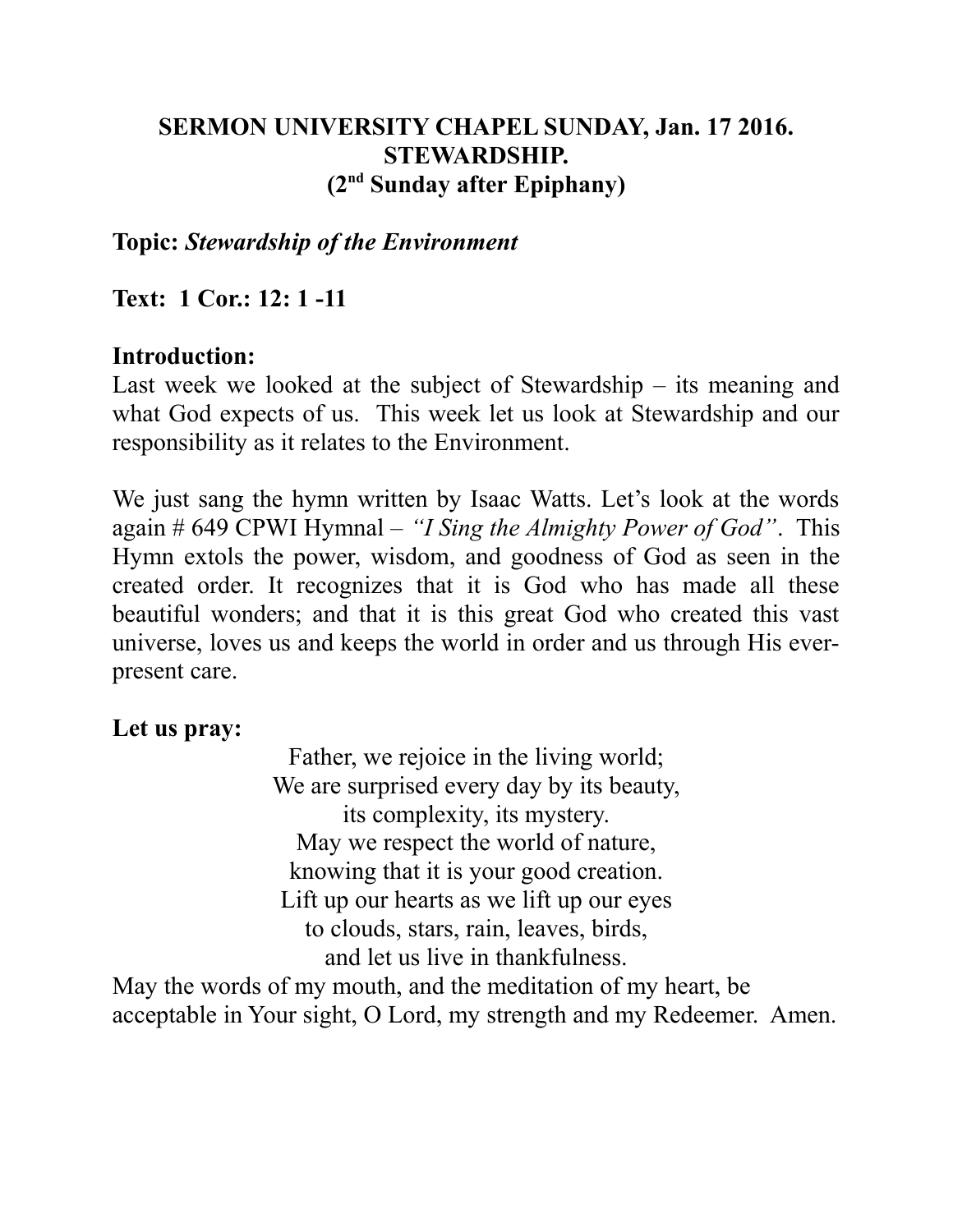# **Environmental Christian Stewardship:**

Christian Stewardship as it relates to the environment is not a new concept. We read in the Book of Genesis that God made the heavens and the earth and everything in it and that God gave human beings dominion over everything. Dominion does not mean that we should abuse this position of power with which God has endowed us, but that we should preserve and protect the environment.

The theologian John Calvin interpreted man's dominion over the earth to mean "a responsible care and keeping that does not neglect, injure, abuse, degrade, dissipate, corrupt, mar, or ruin the earth."

 Christians are guided by the inspired word of God and should view our actions as good stewards as part of our service to the larger Will and Purposes of God, our Creator. We can therefore say that we are responsible to God to care for God's creation. This is fundamentally why we exist. Yes, to love God and to worship God forever.

But how did human beings fall out of sync with God's plan as it relates to the environment to the extent that the very existence of our planet is now threatened?

Global warming is recognized worldwide as a man-made phenomenon which is disrupting the balance of the environment leading to extreme weather, endangerment of certain species of flora and fauna and many other challenges.

Climate change affects humanity, the environment, and the creatures of the earth. Carbon dioxide, methane, nitrous oxide, and fluorocarbons are all green house gases that have increased over the last hundred years due to human inventions.

When God created the heavens and the earth, God deemed it "good". God created land, water, plants, animals and humans and all worked together in a perfect ecosystem.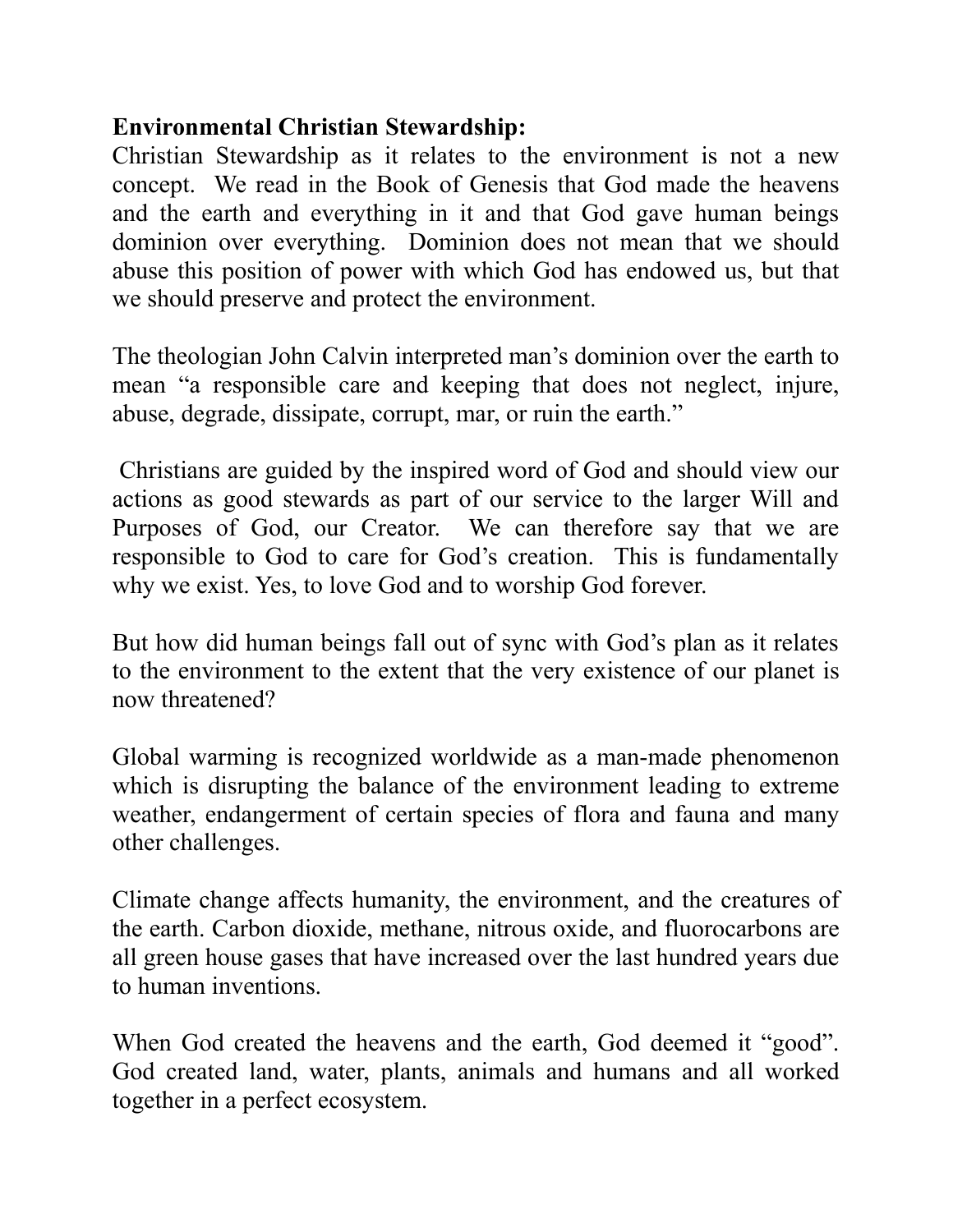However, because of the fall of man, this perfect harmony was disrupted. There began to develop a struggle between man and the land. Gen. 3: 17-19 tells us that due to the curse of sin, Adam was forced to toil with the earth. Sin also invaded the minds of human beings who began to develop negative traits of greed, carelessness in dealing with the land, causing overuse and unneeded destruction. However, we are heartened by the good news that through Christ, God has redeemed those who trust in Jesus.

The vision of God for creation is compromised when there is injustice. There is a close correlation between the ways people exploit the earth and the ways people exploit the poor. Jer. 2: 7 says: *"I brought you into a fertile land to eat its fruit and rich produce, but you came and defiled my land and made my inheritance detestable."* (This requires just a moment to reflect on what God's prophet Jeremiah says).

**Again, we read in Isaiah 24:4-7,** the lament of God that humans have defiled and destroyed the earth by disobeying the laws and violating the statues. The verses tell us: "The earth dries up and withers; the whole world grows weak; both earth and sky decay. The people have defiled the earth by breaking God's laws and by violating the covenant he made to last forever. So God has pronounced a curse on the earth. Its people are paying for what they have done. Fewer and fewer remain alive. The grapevines wither, and wine is becoming scarce. Everyone one who was once happy is now sad."

Nevertheless, God gives a very enlightened view of the earth and what God desires of us in Leviticus 25. God first tells the people to observe a "Land Sabbath" every seventh year in which the land was not to be cultivated. The stated purpose of this was a "rest for the land" and a "Sabbath to the Lord" [\(Leviticus 25:4\)](http://www.doesgodexist.org/cgi/bible.pl.cgi?psg=le25:4).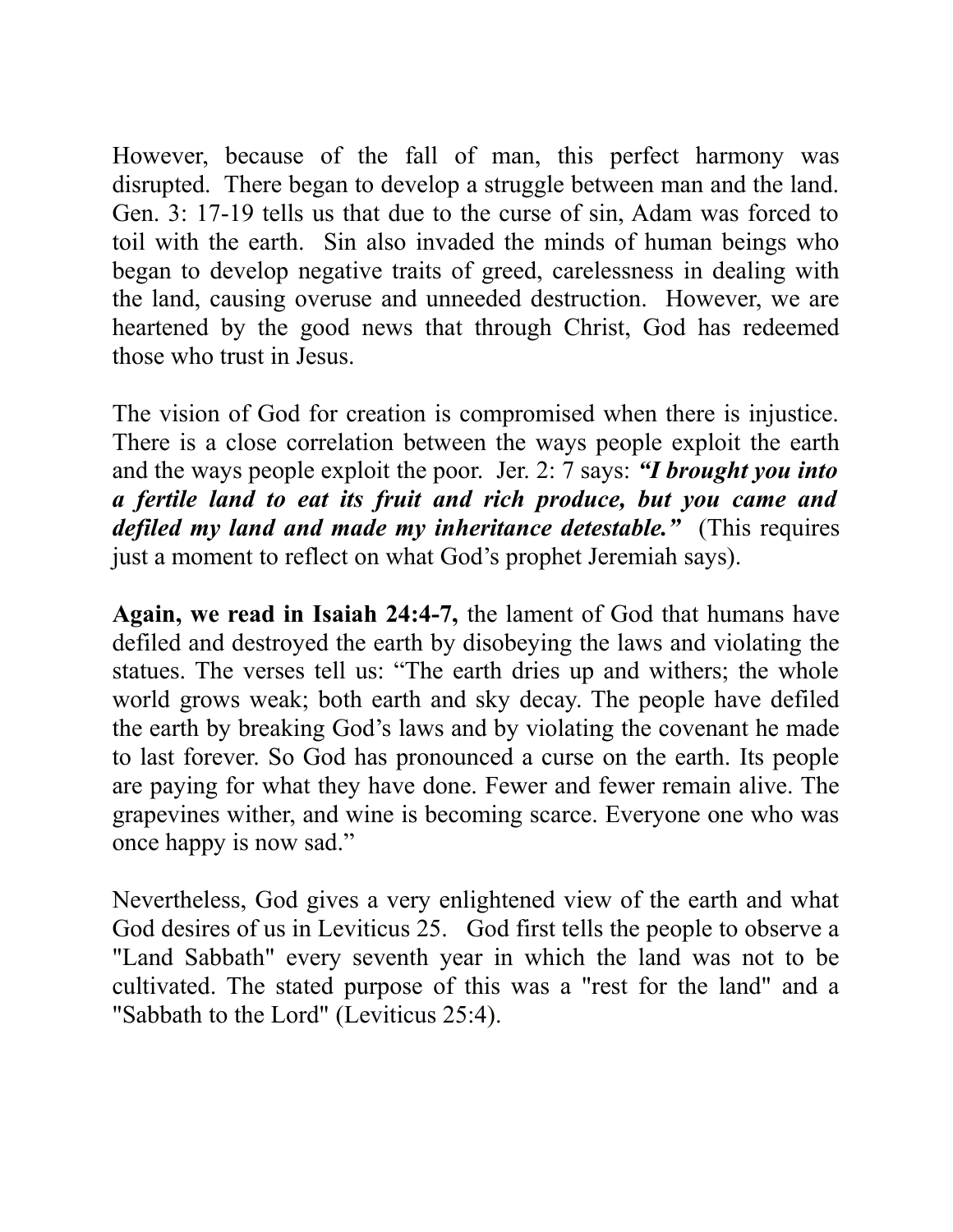Does this practice sound familiar? Speak with any Agronomist, and he/she will tell you that resting the land is an important part of soil preservation.

Psalm 19:3-4 in describing the heavens, says this: *They have no speech, they use no words; no sound is heard from them. Yet their voice goes out into all the earth.* 

This text focuses on creation and how it is a great testimony to the glory of God. Yet humanity exploits nature and the environment for our own gain. In Genesis 2:15, God gives specific orders for us to be good stewards of the gift of creation. However, humanity seems determined to constantly take from nature and not give much in return. The earth cannot be sustained in this way. It is as if humanity is trying to silence the voice of nature.

Nature testifies to God's power; the sun shines and the rain falls on the just and unjust alike (Matt. 5:45). It treats everyone equally, poor or rich, powerless or powerful. May we be as nature, declaring the works of God by treating each other fairly and equally.

While God did indeed tell us to "till and keep" the earth, it is clear that this was only in the capacity of stewards. We are not owners, just mere stewards.

So why are countries fighting each other over the world's resources. Countries are dividing up the Lord's creation and taking onto themselves territories, some even far from their own country. So China is building an island in the South China Sea and taking ownership of it, Britain claims ownership of the Falkland Islands (Islas Malvinas) – a territory some 12,978 km from its own borders. Fisher folk have to be careful or they find themselves in trouble for straying into the territorial waters of other countries. Just recently, the USA found itself in a bit of a pickle as two of their military vessels strayed into Iranian waters. Luckily things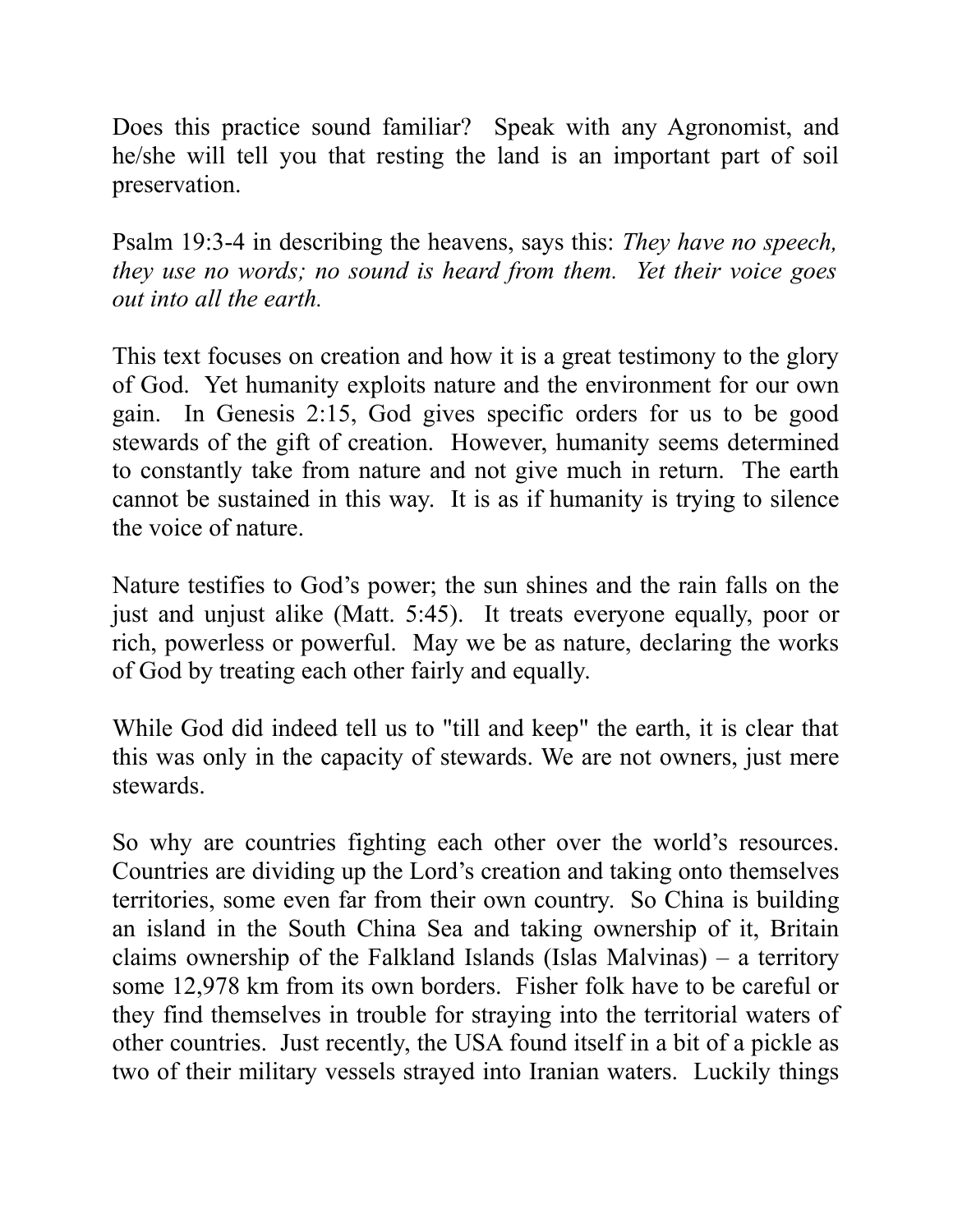ended well on that occasion. Fly over another country's air space without permission and you are shot down.

We human beings must recognize that everything belongs to God. (Psalm 24) We have ownership of nothing, ourselves – we are just caretakers of God's creation.

## **Christ, as the Purpose of Creation**

God placed much value on the earth through the Old Testament. It is clear that all created things were made "through" and "for" Christ. We should be careful not to usurp Christ's position, thinking that the earth and its creatures were created solely for our benefit. Christ was both the conduit for creation and the purpose of it. It can be said that Christ brought perfection and beauty to creation.

Christ's mission to redeem us from sin is also directed toward the earth itself. When humankind, who was created from the earth itself, sinned, we brought a curse to the earth: Gen. 3:17 says, *Cursed is the ground because of you.* Christ's power to specifically forgive sins "on earth" [\(Luke 5:24\)](http://www.doesgodexist.org/cgi/bible.pl.cgi?psg=lu5:24) points to his mission of "reconciling all things, whether on earth or in heaven" to God through His death. [\(Colossians 1:20\)](http://www.doesgodexist.org/cgi/bible.pl.cgi?psg=col1:20).

While we automatically think on what Christ's death means to us personally, the redemption of the entire creation is explicit in His mission: *This is the will of him who sent me, that I should lose nothing of all that he has given me [\(John 6:39\)](http://www.doesgodexist.org/cgi/bible.pl.cgi?psg=joh6:39).* This includes *everyone who looks on the Son and believes in him* [\(John 6:40\)](http://www.doesgodexist.org/cgi/bible.pl.cgi?psg=joh6:40), as well as the entirety of creation which was created "through" and "for" Christ. John 3::16 points to the purpose for Christ's coming into the world. *"For God so loved the world that He gave His only begotten son, that whosoever believes in Him, should not perish, but have everlasting life."*

The word *"world"* comes from the Greek word *"kosmos"* which means "encompassing the universe and all created things". It signifies Christ's mission to redeem all creation from the effects of sin.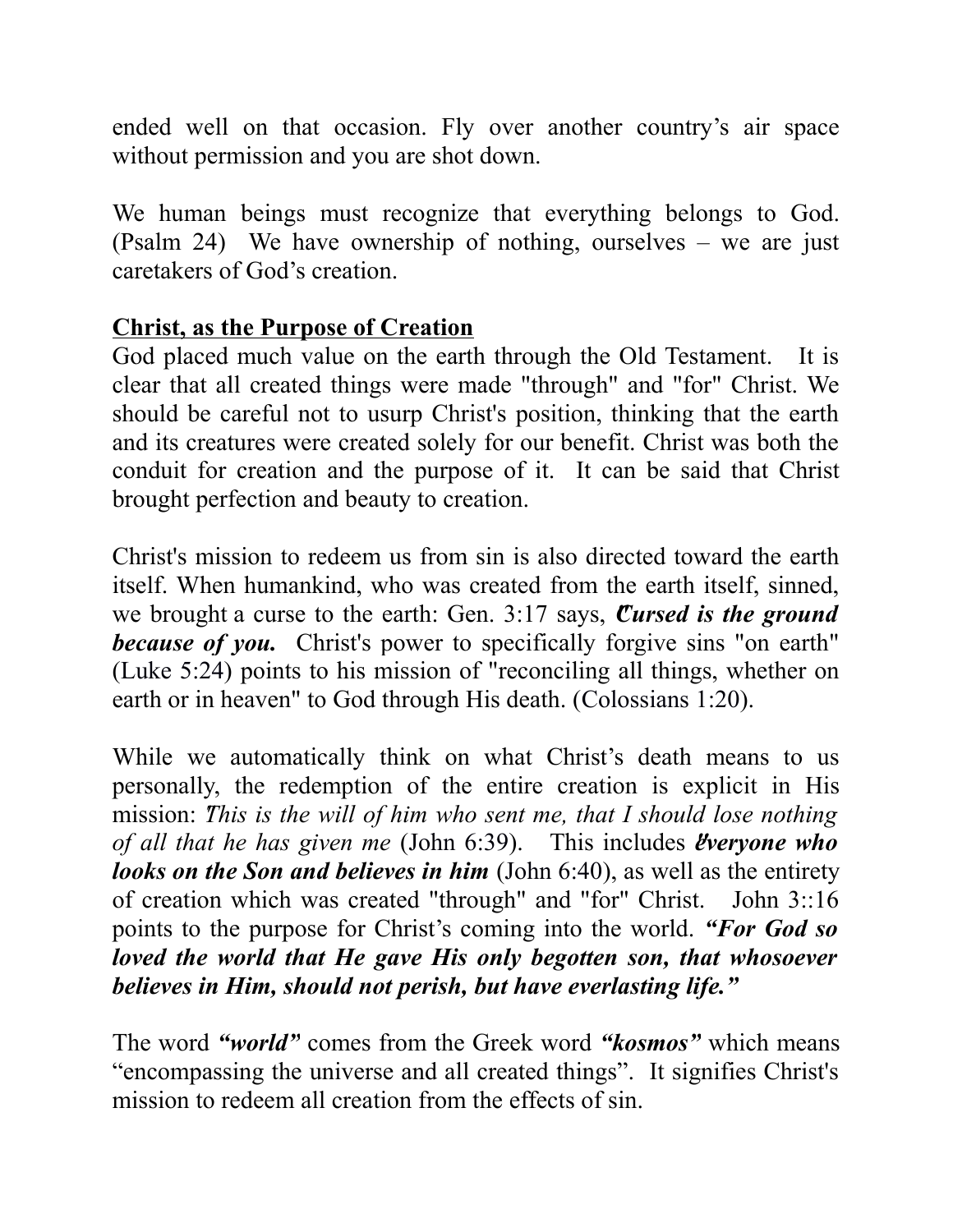# **Conclusion**

Christian environmental stewardship is derived from the biblical record of God's created order. Gen. 2:15 records the basis for this stewardship. It is based in God's instructions to Adam to use and care for the natural world that God gave him. While sin has since corrupted man and nature, causing greed, torment, and improper viewpoints toward the environment, the spiritual and physical perfection of the Garden of Eden will eventually be realized because of the atoning sacrifice of Jesus Christ.

Therefore, Christians should look forward to the day in which the physical will no longer groan to be returned to its originally designed state and predicate our actions upon such a promise. We should properly use and care for God's creation as good stewards of what God created and what God has given us. This proper viewpoint provides worship and respect to the Creator, humbling humankind under the authority of God and the saving work of Jesus Christ.

On this the  $2<sup>nd</sup>$  Sunday after the Epiphany, it is a good opportunity for us to examine our own gifts in respect of how we can use them to become good environmental stewards for our Creator.

Our Lessons for today pose this question for our reflection and action. The question is: **What concern is that to me?**

**Isaiah 62: 1-5**. How can we apply Isaiah's message to our lives when looking for an answer to the question just raised? The task is clearly by the passage. "For Zion's sake I will not keep silent… I will not rest." The messenger bears good news of jubilation, news of vindication, and salvation.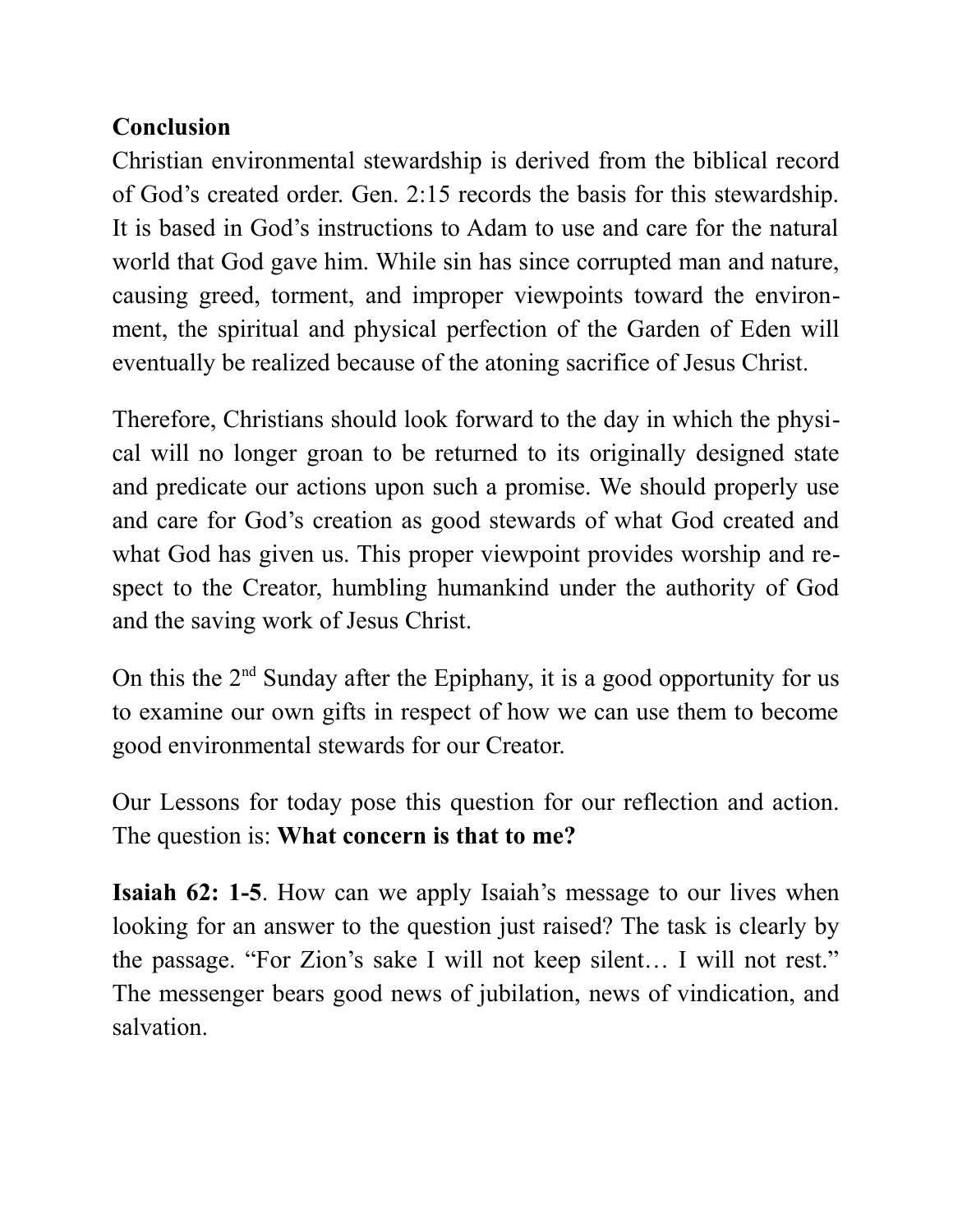Commentator Jane Marie Thibault states that: "Our mandate is to spend our lives as co-workers with God for the redemption of the world. In gospel terms we are called to work each day for God's reign to come, God's will to be done – on earth as in heaven. Our destiny finds fulfillment in the marriage of the Creator and the created. God delights in this union and proposes to us as individuals. When we accept this proposal we – we in union with God and others – work to make our planet a place of peace, harmony, and love. It becomes the "kin-dom" where God and God's people live, love, work, and play side by side and rest together at the close of the day."

 **In 1 Cor. 12: 1-11** Paul speaks to the Church in Corinth telling them that all the various talents present in the church are the work of one and the same Spirit who distributes them to each one just as he determines.

"Your spiritual gift occurs where your human passion and God's desires for the world meet."

Jane tells us that: "This spiritual counsel presents three criteria for discerning a spiritual gift. 1) It is a gift, not a skill or an innate talent; 2) It is a form of service for the good of God's children; 3) It demonstrates that it is God who desires and accomplishes the work.

God, in his wisdom has endowed each of us with various gifts; let us resolve to use them for the preservation of our environment.

Our prayer at this point should be: **Dear God, help me discern my spiritual gift(s). May I use them to the fullest.**

We human beings who are made in the image and likeness of God are considered to be the apex of God's creation, set apart from the other ani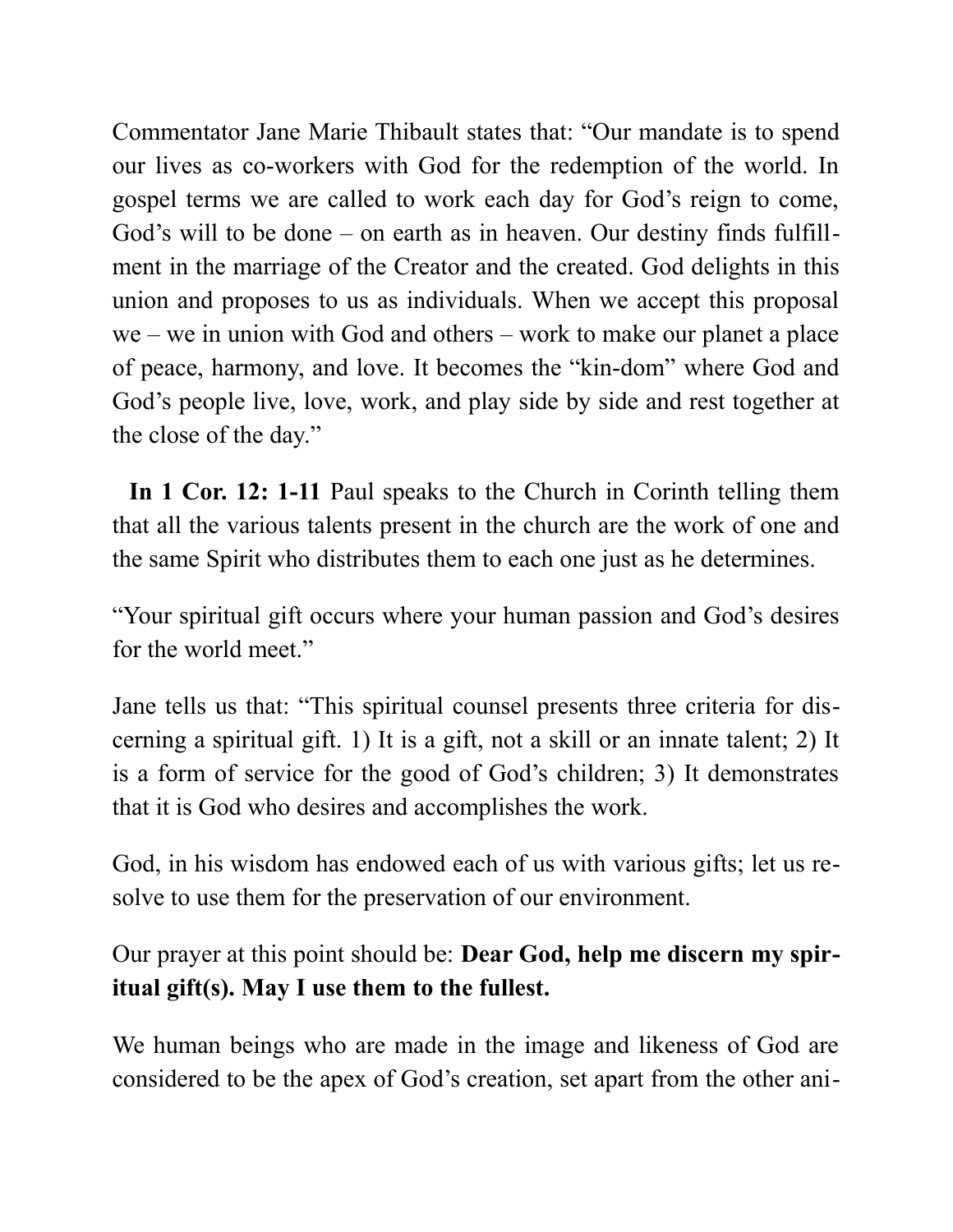mals by our ability to think, rationalize and exercise judgment. How do we see our role as stewards of the environment? Do you and I unwittingly contribute to its degradation?

The environment is being destroyed because of human selfishness. Someone remarked that: "We live in a world of "selfies". Everything is about "me".

**Phil. 2:4 tells us:** "Let each of you look not to your own interests, but to the interest of others".

Read the gospel lesson **John 2: 1-11**

Jesus—as obedient Son—responds to Mary's suggestion that he help with the wine situation, and the Gospel writer tells us that by doing so he "revealed the glory." What glory did he reveal? That he had supernatural powers? That his humility brought obedience despite it not being the right time? What does he teach us about God's realm through his actions?

Let me encourage and challenge you this morning as God's faithful and obedient stewards to stand up, speak out, take action and be counted; call for a better world; and use your gifts of time, talents and resources to work in partnership with God for the restoration of the environment.

## **Let Us Pray:**

Lord, we thank you for creating the world and for making us, humans, in your own image and likeness. By so doing, you have made us caretakers of your creation. We thank you that we can recognize your awesome power through the marvel of the earth and the universe. We know that we are part of a greater whole, and that we have a duty to care for the